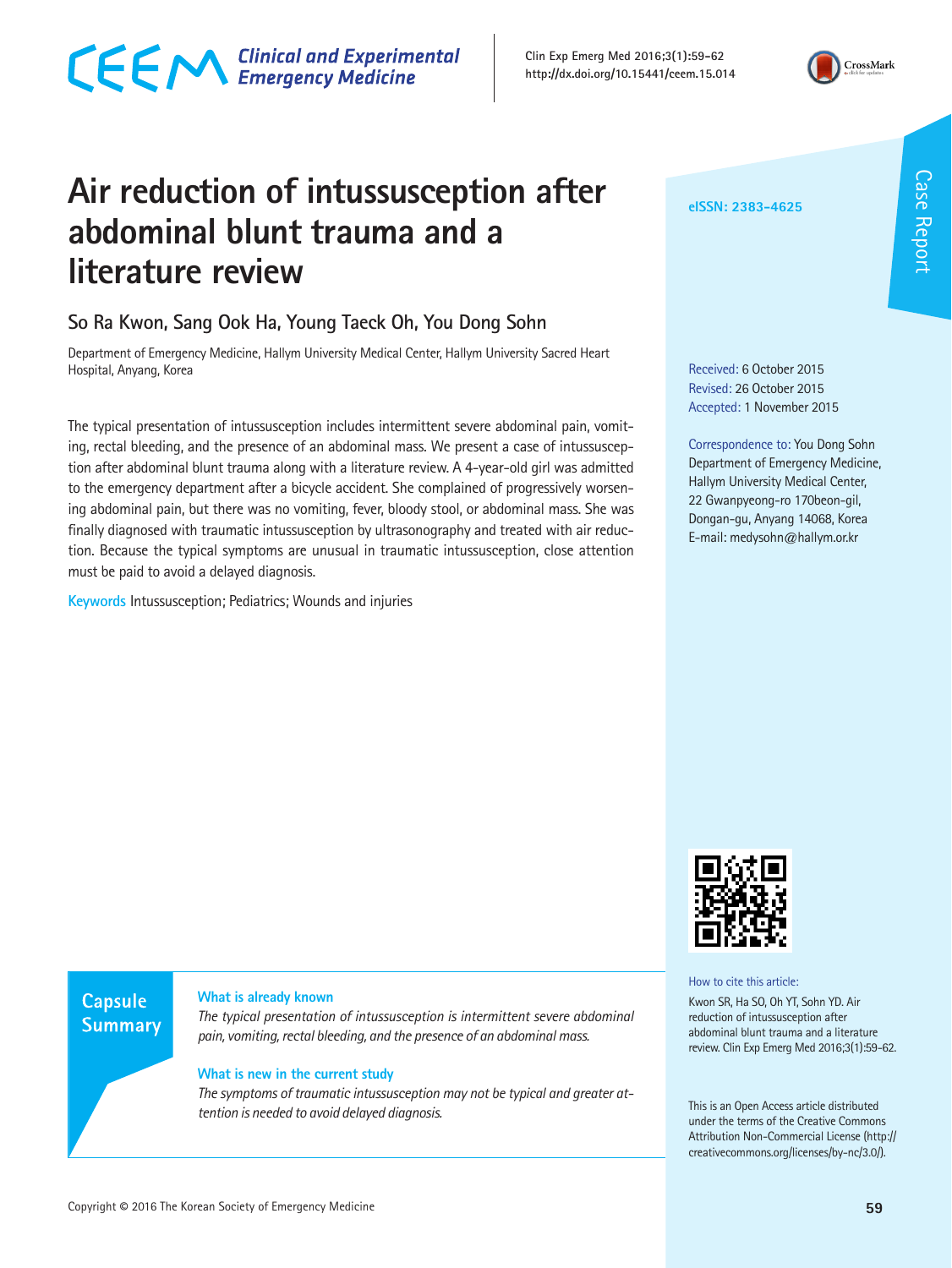## **INTRODUCTION**

Intussusception is a common cause of intestinal obstruction in children between the ages of 6 and 36 months. Although idiopathic intussusception is most common in children, recent studies show adenovirus as a possible risk factor.<sup>1</sup> Further, conditions such as Meckel's diverticulum, polyps, or small bowel lymphoma are other known etiologies. However, traumatic intussusception is quite rare. A recent review of the English literature revealed 23 cases of intussusception caused by abdominal trauma, with only 8 cases in preadolescents.<sup>2,3</sup> Because the typical presentation of sudden onset of intermittent and severe cramping, vomiting, rectal bleeding, and a sausage-shaped abdominal mass are unusual in traumatic intussusceptions, we need to pay greater attention to avoid a delayed diagnosis. If the intussusception is not treated promptly, the vascular perfusion of the bowel may be compromised, resulting in bowel ischemia and possibly perforation. In the present report, we introduce the case of a 4-year-old girl who presented with intussusception after abdominal blunt trauma; in addition, we present a review of the literature.

### **CASE REPORT**

A 4-year-old girl without underlying disease was admitted to the emergency department one day after blunt right upper abdominal trauma caused by a bicycle accident. The abdominal pain was



**Fig. 1.** Pre-reduction abdominal radiography reveals a mass-like lesion in the right upper quadrant.

initially mild and tolerable, but progressively worsened. She complained of right upper abdominal pain but had no vomiting or diarrhea. On initial examination, there was mild abdominal distension and right upper quadrant tenderness with a scratch wound. Except for these findings, the physical examination was normal without fluid collection on focused assessment with ultrasonography for trauma (FAST). The patient's white blood cell count was mildly elevated at  $8,900/\mu$ L, hemoglobin level was 12.9 g/dL, platelet count was 211,000/µL, erythrocyte sedimentation rate was 11 mm/hr, and C-reactive protein level was 3.44 mg/dL. On abdominal radiography, a mass-like lesion was observed in the right upper quadrant (Fig. 1). We could not suspect that the abnormal finding was associated with trauma. For this reason, we consulted the general surgeons and pediatricians and requested radiology for abdominal ultrasonography. The radiologist confirmed ileocolic intussusception; fortunately, enteric perfusion was preserved, and other complications were not noted (Fig. 2). We decided to perform air reduction, after which the intussusception was successfully reduced. The patient was hospitalized in the pediatric ward for observation. Two days later, she was discharged to home without relapse or complication.

### **DISCUSSION**

#### **Incidence and etiology**

Intussusception is a well-known medical condition, but traumatic intussusception is extremely rare. The mechanism underlying traumatic intussusception is unknown but has been proposed to be either a pathological peristaltic wave, localized spasm of a bowel segment, intramural hematoma, or edema after the trauma.<sup>4</sup> The



**Fig. 2.** Ultrasonographic color Doppler image reveals ileocolic intussusception with preserved enteric perfusion.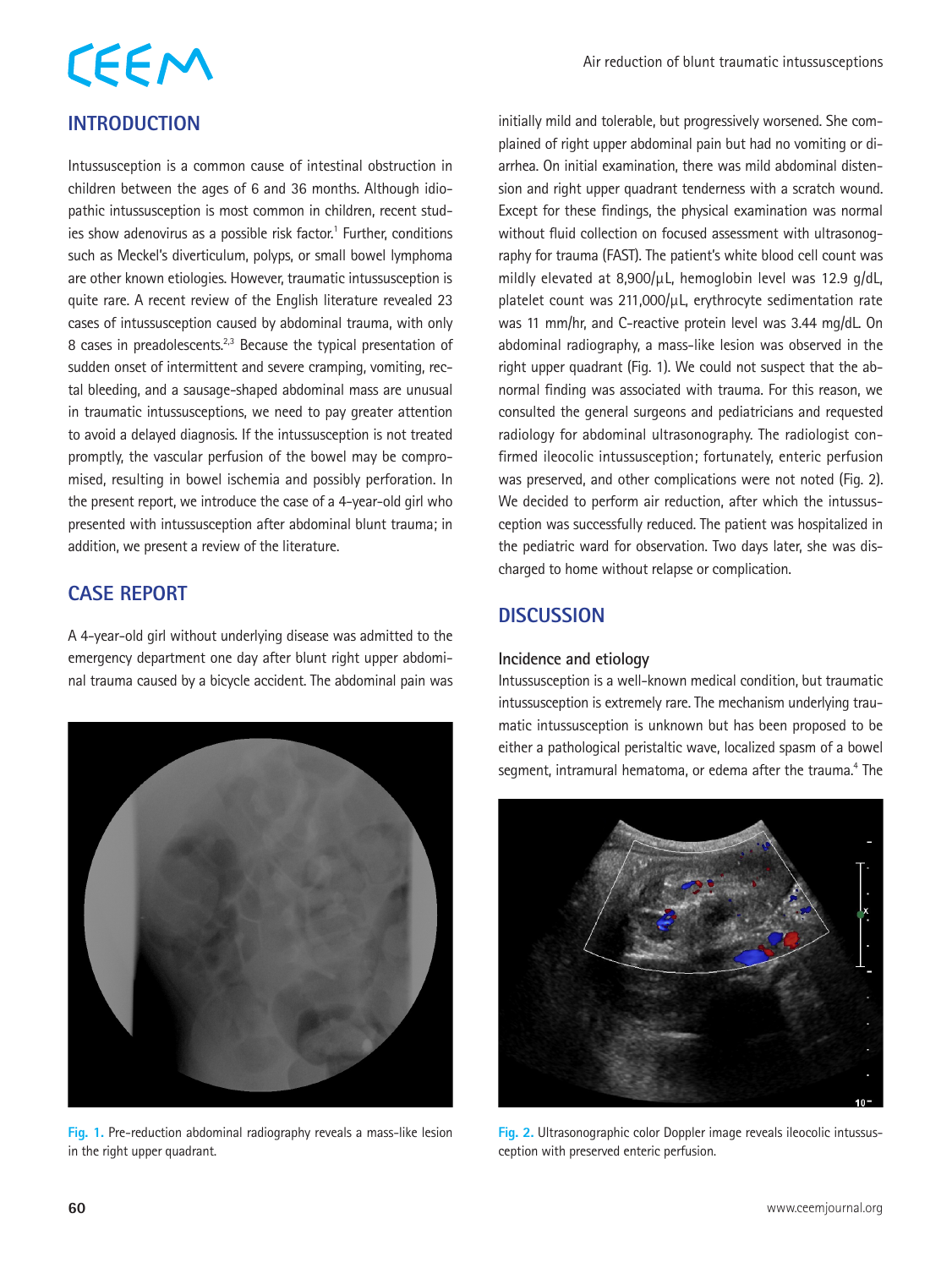#### **Table 1.** Characteristics of 9 children with blunt traumatic intussusception

# EEM

| Reference                    | <b>Sex</b> | Age<br>(yr)     | Abdominal<br>pain | Vomiting  | Abdominal<br>mass | Bloody<br>stool | Location         | Treatment          | Extraintestinal<br>organ damage | <b>Outcome</b> |
|------------------------------|------------|-----------------|-------------------|-----------|-------------------|-----------------|------------------|--------------------|---------------------------------|----------------|
| Kennedy <sup>5</sup>         | M          | 6               | Yes               | Yes       | Yes               | No              | <b>Ileoileal</b> | <b>MR</b>          | None                            | Uncomplicated  |
| Mitchell <sup>6</sup>        | F          | 10 <sup>°</sup> | Yes               | Yes       | <b>No</b>         | <b>No</b>       | Jejunoileal      | <b>MR</b>          | None                            | Uncomplicated  |
| Badertscher <sup>7</sup>     | M          | 9               | Yes               | No        | No                | No              | <b>Ileoileal</b> | <b>MR</b>          | None                            | Uncomplicated  |
| Isbister <sup>8</sup>        | M          | 10 <sup>°</sup> | Yes               | <b>No</b> | <b>No</b>         | <b>No</b>       | Jejunoileal      | <b>MR</b>          | None                            | Uncomplicated  |
| LeBlanc <sup>9</sup>         | M          | 8               | Yes               | Yes       | Yes               | No              | Jejunoileal      | MR after HR        | Pancreatitis                    | Uncomplicated  |
| Saxena et al. <sup>10</sup>  | F          | $\overline{4}$  | Yes               | Yes       | <b>No</b>         | <b>No</b>       | <b>Ileoileal</b> | <b>BR</b> after MR | None                            | Uncomplicated  |
| Erichsen et al. <sup>2</sup> | M          | 6               | Yes               | Yes       | Yes               | Yes             | <b>Ileoileal</b> | <b>BR</b> after MR | None                            | Uncomplicated  |
| Lu et al. $3$                | M          | 12              | Yes               | Yes       | <b>No</b>         | <b>No</b>       | Jejunojejunal    | Conservative       | Pancreatitis                    | Uncomplicated  |
| Present study                |            | 4               | Yes               | <b>No</b> | No                | No              | <b>Ileocolic</b> | AR                 | None                            | Uncomplicated  |

MR, manual reduction; HR, hematoma removal; BR, bowel resection; AR, air reduction.

present case had no history of abdominal disease and no structural abnormalities such as bowel wall edema or hematoma; therefore, we suggested that the cause was pathological peristalsis or localized spasm.

#### **Clinical characteristics and diagnosis**

Classical intussusceptions commonly occur in the ileocolic region, with symptoms of intermittent cramping abdominal pain, a palpable abdominal mass, nausea, bloody stool, and fever. However traumatic intussusception presented with different clinical manifestations. The small bowel is commonly involved, and hematochezia and a palpable abdominal mass are present in less than half the cases.<sup>2</sup> In previous studies, intussusceptions occurred most often near the ileoileal (4 cases), jejunoileal (3 cases), or jejunojejunal (1 case) bowel segments. Interestingly, the ileocolic segment was involved in the present case (Table 1).<sup>2,3,5-10</sup>

Most diagnoses of intussusception are confirmed using abdominal ultrasonography, with sensitivity, specificity, positive predictive value, and negative predictive value of 97.9%, 97.8%, 86.6%, and 99.7%, respectively. However, emergency physicians generally perform FAST, which does not examine the bowel, in trauma patients instead of routine ultrasonography. Therefore, intussusception may be misdiagnosed, unless we pay attention to abdominal pain.

#### **Treatment and outcome**

Traumatic intussusceptions are usually treated with surgery (manual reduction, bowel resection, and hematoma removal).<sup>2</sup> Only 1 patient was managed conservatively with nasogastric tube decompression, bowel rest, total parenteral nutrition, and close monitoring in the pediatric intensive care unit.<sup>3</sup> In our case, successful radiological reduction was performed using pneumatic reduction. To the best of our knowledge, this is the first report of air reduction performed for traumatic intussusception. We suggest that air reduction can be performed depending on the location of the lesion. This case is unique, considering an intussusception involving the ileocolic segment where air reduction is appropriate. Furthermore, ultrasonography revealed no other complications associated with blunt trauma. In all of the traumatic intussusceptions found in our literature review, the outcomes were favorable with no reports of complications.

#### **CONFLICT OF INTEREST**

No potential conflict of interest relevant to this article was reported.

#### **REFERENCES**

- 1. Bines JE, Liem NT, Justice FA, et al. Risk factors for intussusception in infants in Vietnam and Australia: adenovirus implicated, but not rotavirus. J Pediatr 2006;149:452-60.
- 2. Erichsen D, Sellstrom H, Andersson H. Small bowel intussusception after blunt abdominal trauma in a 6-year-old boy: case report and review of 6 cases reported in the literature. J Pediatr Surg 2006;41:1930-2.
- 3. Lu SJ, Goh PS. Traumatic intussusception with intramural haematoma. Pediatr Radiol 2009;39:403-5.
- 4. Komadina R, Smrkolj V. Intussusception after blunt abdominal trauma. J Trauma 1998;45:615-6.
- 5. Kennedy CH. Ileal intussusception following severe trauma. Lancet 1920;1:1008-9.
- 6. Mitchell DA. Traumatic intussusception. Br Med J 1925;18:734.
- 7. Badertscher VA. Traumatic triple intussusception of the ileum of a child. JAMA 1939;112:422-3.
- 8. Isbister WH. Enteric intussusception after acute trauma. Am J Surg 1970;120:101-2.
- 9. LeBlanc KE. Jejuno-jejunal intussusception in a hemophiliac: